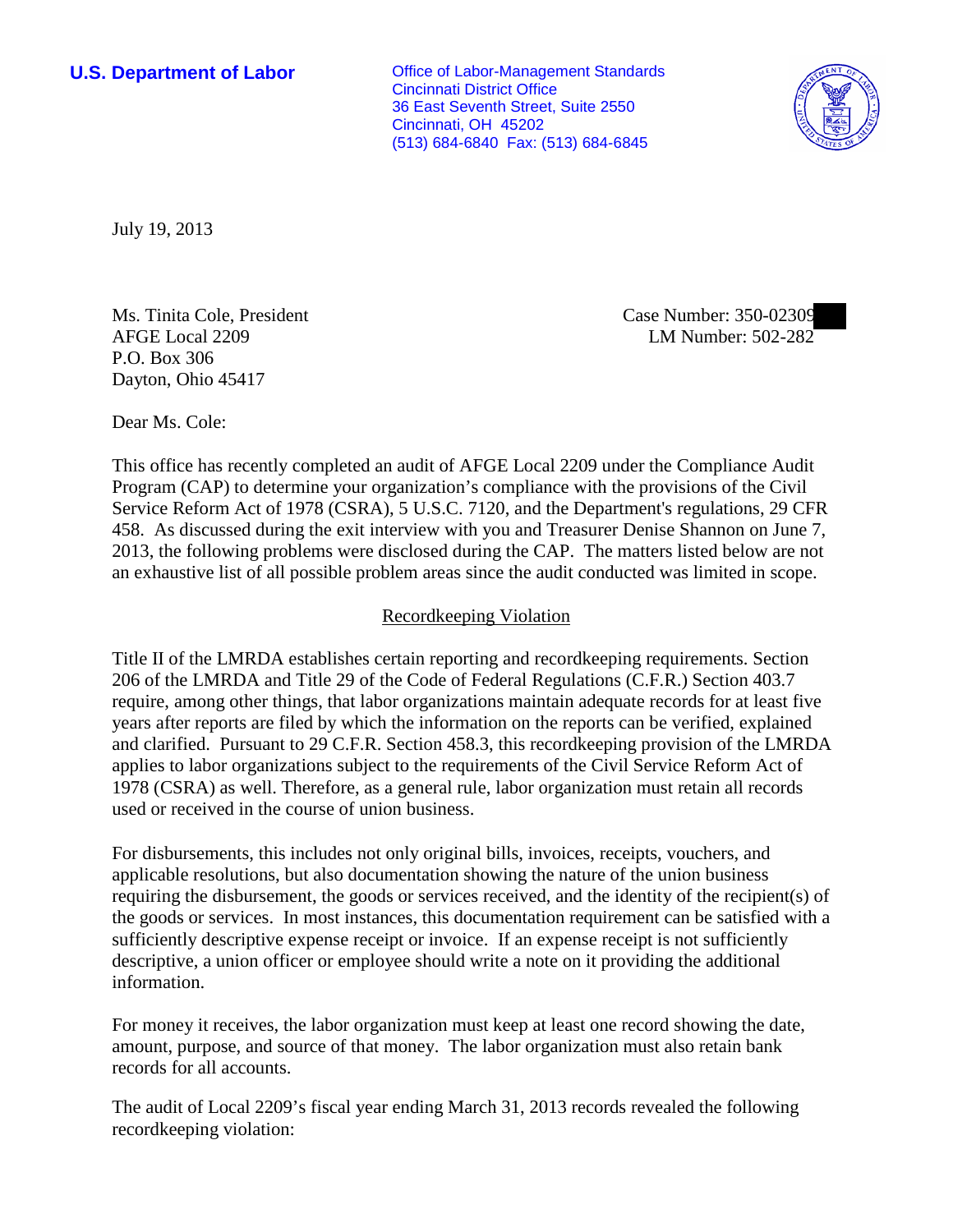Ms. Tinita Cole July 19, 2013 Page 2 of 3

1. Duplicate Receipts

Most of Local 2209's income comes from dues amounts which are automatically deposited into its account. However, there are instances when the local receives income directly from individuals. For example, the local collects income in conjunction with its annual Christmas party. Although the local deposits the income and records the amounts in its receipts journal, it has not been issuing receipts to these individuals. Therefore, OLMS was not able to verify the actual dates of receipt or source of income for all deposits reviewed during the audit.

OLMS recommends that Local 2209 utilize a duplicate receipt system where the union issues original pre-numbered receipts to individuals who make payments directly to the union and retains copies of those receipts. A duplicate receipt system is an effective internal control because it ensures that a record is created of income which is not otherwise easily verifiable. If more than one duplicate receipt book is in use, the union should maintain a log to identify each book, the series of receipt numbers in each book, and to whom each book is assigned.

Based on your assurance that Local 2209 will retain adequate documentation in the future, OLMS will take no further enforcement action at this time regarding the above violation.

## Reporting Violation

Pursuant to 29 C.F.R., Section 458.3, the reporting requirement under 29 C.F.R. Section 403.2 (see Section 201(b) of the Labor-Management Reporting and Disclosure Act (LMRDA)) is made applicable to labor organizations subject to the requirements of the CSRA. This provision requires labor organizations to file annual financial reports that accurately disclose their financial condition and operations.

1. Failure to File Bylaws

Pursuant to 29 C.F.R. Section 458.3, the requirement under 29 C.F.R. Section 402.4 implementing LMRDA Section 201(a) is made applicable to labor organizations subject to the requirements of the CSRA. This provision requires labor organizations to file copies of any revised constitution and bylaws when it files its annual financial report. The audit disclosed a violation of this requirement in that Local 2209 amended its constitution and bylaws in 2009, but did not file a copy of the updated bylaws with its LM report for that year.

Local 2209 has now filed a copy of its constitution and bylaws. Therefore, no action is required in that regard.